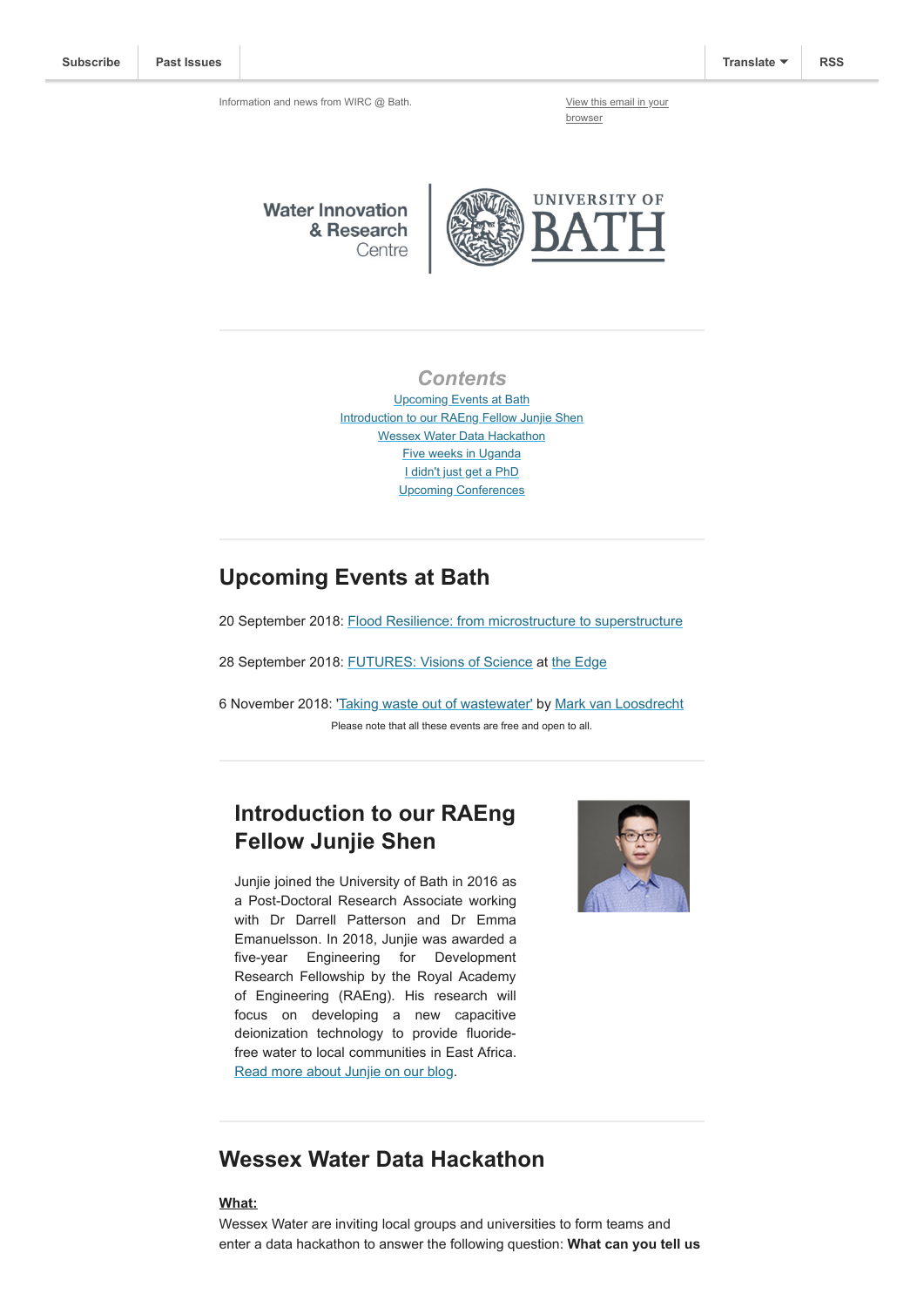explanation of what it shows: blockages and their locations for the past 10 years. Teams are welcome to combine that data with any publicly available information and their own knowledge and expertise to come up with information and analysis they think will be useful to us.

**floodings?** Wessex Water will provide an extract of their data and an

#### **When:**

Initial session on Thursday 18th October (6.30 - 8 pm), presentation session on Saturday 17th November (9.30 am - 2 pm, inc. lunch).

#### **The prize:**

Wessex Water are encouraging cross-departmental teams within organisations to apply - the winning team will receive a £500 contribution to their university research projects or community group.

#### **Interested?**

To enter, email [Laura Mann](mailto:laura.mann@wessexwater.co.uk) at Wessex Water.



### <span id="page-1-0"></span>**Five weeks in Uganda**

Read the blog of one of our WISE CDT students, Zara Visanji, who recently spent five weeks in Uganda doing volunteer work with Africa Sustainable Tourism Care Foundation in Fort Portal. While in Uganda, Zara was constructing and repairing water wells and helping provide a local community with clean water. [Read more about her experience](https://wisephd.wordpress.com/2018/09/04/5-weeks-in-uganda/).